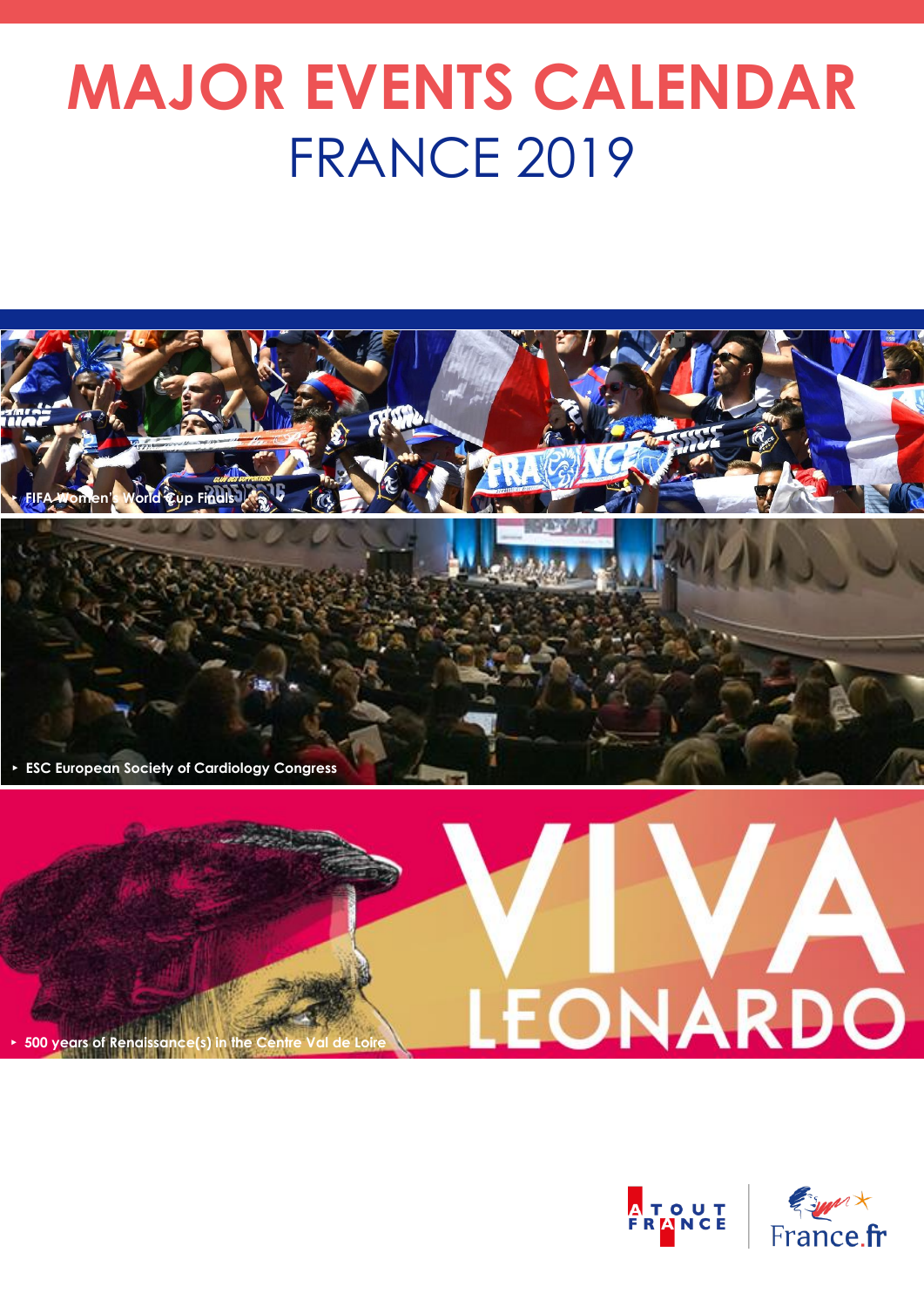### **MAJOR EVENTS**

- ▸ Viva da Vinci 2019! 500 years of Renaissance(s) in the Centre-Val de Loire (events and exhibitions throughout the year)
- ▸ International Design Biennial in Saint-Etienne, Auvergne-Rhône-Alpes (March 21 April 22)
- $\rightarrow$  75<sup>th</sup> anniversary of D-Day and the Battle of Normandy (early June)
- ▸ Rouen Armada, Normandy (June 6-16)
- ▸ FIFA Women's World Cup Finals, Grenoble, Lyon, Montpellier, Nice, Reims, Rennes, Paris, Valenciennes (June 7 July 7)
- ▶ Bordeaux River Festival, Nouvelle-Aquitaine (June 20-23)
- ▸ Lyon contemporary art biennial, Auvergne Rhône-Alpes (September 18, 2019 January 5, 2020)
- ▸ Lille Métropole 2020, World Capital of Design, Hauts-de-France (from December 6, 2019)

### **MAJOR EXHIBITIONS**

- ▸ Miró at the Grand Palais, Paris Region (until February 4)
- ▸ Courtauld collection: A Vision for Impressionism, at the Fondation Louis Vuitton, Paris Region (February 20 June 17)
- ▸ Van Gogh, Starry Night at the Atelier des Lumières, Paris Region (February 22 December 31)
- ▸ Van Gogh, Starry Night, Carrières de Lumières, Les Baux-de-Provence, Provence-Alpes-Côte d'Azur (March 1 January 5, 2020)
- ▸ Alberto Giacometti, a modern adventure, at the LaM museum, Lille, Hauts-de-France (March 13 -June 11)
- ▸ Red: Art and Utopia in the Soviet Union 1917-1953 at the Grand Palais, Paris Region (March 20 July 1)
- ▸ Tutankhamun: the Treasure of the Pharaoh at the Grande Halle de La Villette, Paris Region (March 23 September 15)
- ▸ Homer at the Louvre Lens, Hauts-de-France (March 27 July 22)
- ▸ The Moon, from a real voyage to imaginary journeys, at the Grand Palais, Paris Region (April 3 July 22)
- ▸ Fellini/Picasso at the Cinémathèque Française, Paris Region (April 3 July 28)
- ▸ Electronic Music, from Kraftwerk to Daft Punk, at the Philharmonie de Paris, Paris Region (April 9 August 11)
- ▸ Lille3000, Eldorado event in Lille, Hauts-de-France (April 27 December 1)
- ▸ 1519, Death of Leonardo da Vinci: building a legend exhibition at the Château d'Amboise, Centre-Val de Loire (May 2 September 2)
- ▸ Masterpieces of the Guggenheim, from Manet to Picasso the Thannhauser collection at the Hôtel de Caumont Centre d'Art, Aix-en-Provence, Provence-Alpes-Côte d'Azur (May 1 - September 30)
- ▸ Prehistory exhibition at the Centre Pompidou, Paris Region (May 8 September 16)
- ▸ Chambord 1519-2019: Utopia at Work exhibition at the Château de Chambord, Centre-Val de Loire (May 26 September 1)
- ▸ Tapestry of the Last Supper by Leonardo da Vinci for Francis I, a masterpiece in silk and silver at the Château du Clos Lucé in Amboise, Centre-Val de Loire (June 6 - September 2)
- ▸ La Mer XXL exhibition in Nantes, Pays de la Loire (June 29 July 10)
- ▸ Francis Bacon at the Centre Pompidou, Paris Region (September 11, 2019 January 20, 2020)
- ▸ Degas at the Opera at the Musée d'Orsay, Paris Region (September 24, 2019 January 19, 2020)

### **GRAND OPENINGS**

- ▸ Reopening of the Musée des Beaux-Arts, Dijon, Bourgogne-Franche-Comté (May 17)
- ▸ Opening of MOCO, a new contemporary art center in Montpellier, Occitanie (June)
- ▸ Opening of the Musée de la Libération, Paris Musée du Général Leclerc Musée Jean Moulin, Paris Region (August 27)
- ▸ Opening of the Pinault Foundation at the former Paris Stock Exchange, Paris Region (2019)
- ▸ Reopening of the Museum of Bordeaux, Nouvelle-Aquitaine (2019)
- ▸ Opening of the Luma Foundation to promote contemporary art, Arles, Provence-Alpes-Côte d'Azur (2019)
- ▸ Reopening of the Musée du Vin de Champagne et d'Archéologie Régionale, Epernay, Grand Est (2019)
- ▸ Opening of the Internationale City of Gastronomy in Lyon, Auvergne-Rhône-Alpes (2019)
- ▶ Restoration of the Théâtre du Châtelet, Paris Region (Fall 2019)
- ▶ Reopening of the Musée Galliera, Paris Region (late 2019)
- ▶ Reopening of the Musée Carnavalet, Paris Region (late 2019)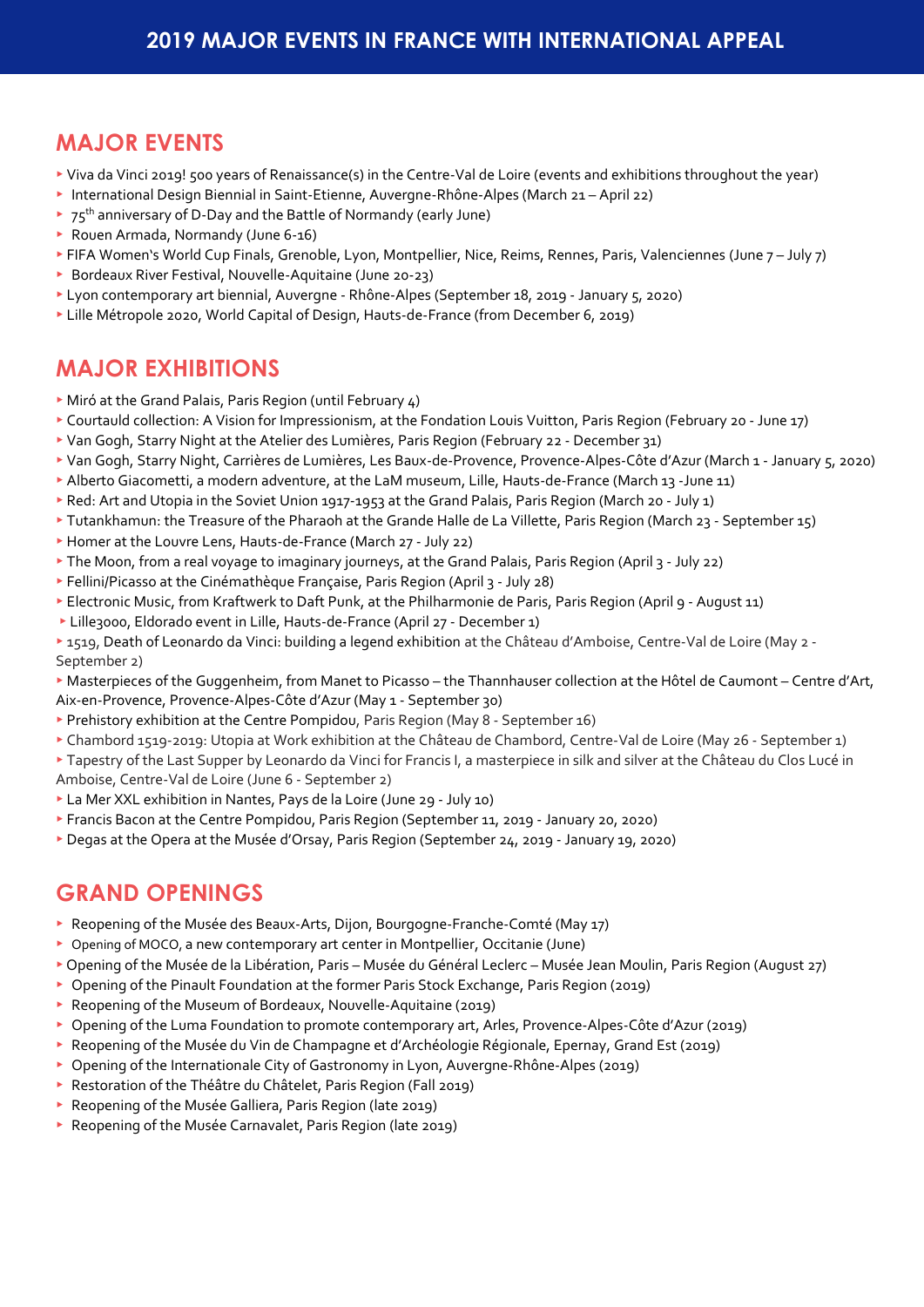

# JANUARY

| 嬄 | Miró Exhibition at the Grand Palais until 4 February 2019   Find out more - PARIS REGION                                                                                 |
|---|--------------------------------------------------------------------------------------------------------------------------------------------------------------------------|
| 媃 | The Tapestries of Queen Catherine de Medici's Bedchamber exhibition at the Domaine de Chaumont-sur-Loire until 31 December<br>2019   Find out more - CENTRE-VAL DE LOIRE |
| ゼ | Beetles: extraordinary insects exhibition at the Musée des Confluences in Lyon until 28 June 2020   Find out more - AUVERGNE-<br><b>RHÔNE-ALPES</b>                      |
| 媃 | o4 ▶ Opening of the Guadeloupe Carnival   Find out more -GUADELOUPE                                                                                                      |
| 幛 | 06/01-06/03 ▶ French Guiana Carnival Find out more - FRENCH GUIANA                                                                                                       |
| 糛 | og ▶ Winter Sales   Find out more - FRANCE                                                                                                                               |
| 媃 | 11/01-10/02 > International Biennal of Circus Arts, Marseille   Find out more - PROVENCE-ALPES-CÔTE D'AZUR                                                               |
| Y | 12-23 > International dog sled race, La Grande Odyssée Savoie Mont-Blanc   Find out more - AUVERGNE-RHÔNE-ALPES                                                          |
| 幛 | 17-27 Monte-Carlo International Circus Festival, Monaco   Find out more-MONACO                                                                                           |
| ≜ | 18-21 > Who's Next trade show, Paris Expo Porte de Versailles   Find out more - PARIS REGION                                                                             |
| ≜ | 18-22 Maison & Objet, an interior design trade show, Paris Nord Villepinte   Find out more - PARIS REGION                                                                |
| ≜ | 19-21 > SIL International Lingerie trade show, Paris Expo Porte de Versailles   Find out more - PARIS REGION                                                             |
| Y | 20-27 > 2 <sup>nd</sup> Outdoormix Winter Festival: Snowboard & Freeride, Vars Find out more - PROVENCE-ALPES-CÔTE D'AZUR                                                |
| 嬄 | 21-24 Fashion Week, Haute couture, (Spring-Summer collection)   Find out more - PARIS REGION                                                                             |
| Ţ | 22-27 WRC Rally, Monte-Carlo   Find out more - MONACO                                                                                                                    |
| 嬄 | 24-27 > International Comics Festival, Angoulême   Find out more - NOUVELLE-AQUITAINE                                                                                    |
| ≜ | 26-30 ▶ SIRHA World Hospitality and Food Service Event, Eurexpo, Lyon   Find out more-AUVERGNE-RHÔNE-ALPES                                                               |
| Y | 27 Horse Racing: the American Grand Prix, Vincennes Racetrack   Find out more - PARIS REGION                                                                             |
| 嬄 | 30/01- 03/02 > International Fantasy Film Festival, Gérardmer   Find out more - GRAND-EST                                                                                |
| 嬄 | 30/01-03/02 Classical Music Festival: La Folle Journée, Nantes   Find out more - PAYS DE LA LOIRE                                                                        |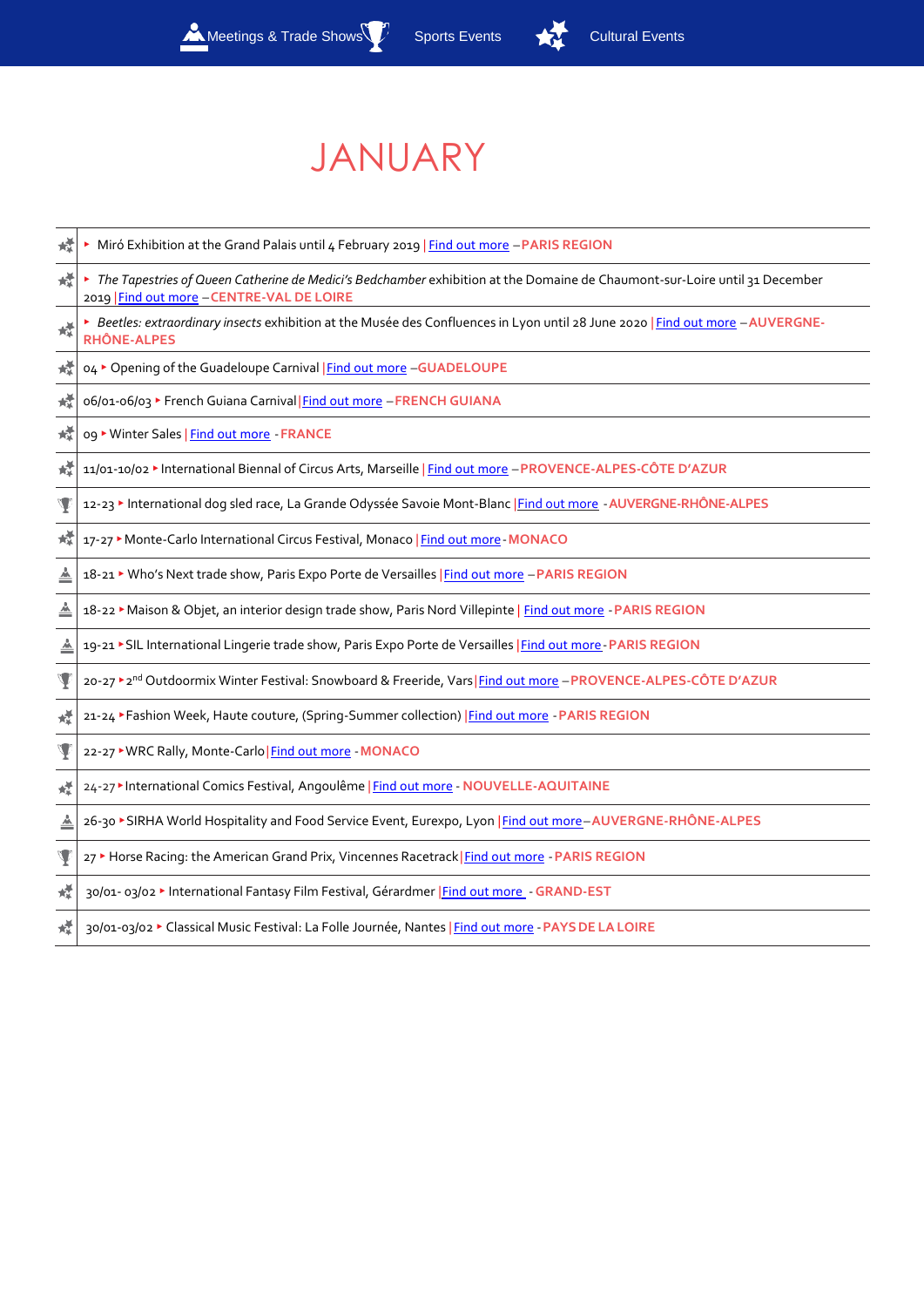

# FEBRUARY

| Ψ | o1 ► Six Nations Championship match at the Stade de France: France vs Wales Find out more - PARIS REGION                |
|---|-------------------------------------------------------------------------------------------------------------------------|
| Y | 01-03 > Enduro / Quad Enduro, Touquet-Paris-Plage  Find out more - HAUTS-DE-FRANCE                                      |
| 媃 | 01-09 MIternational Short Film Festival, Clermont-Ferrand Find out more - AUVERGNE-RHÔNE-ALPES                          |
| 嬄 | 03-06 Martinique Carnival   Find out more - MARTINIQUE                                                                  |
| ≜ | o6-10 ▶ Retromobile Trade Show, Paris Expo Porte de Versailles   Find out more - PARIS REGION                           |
| Y | o7-10 ► International Show Jumping event, Bordeaux Find out more - NOUVELLE-AQUITAINE                                   |
| Y | 09-10 > Transjurassienne Ski and Trail Competition, Station des Rousses   Find out more - BOURGOGNE-FRANCHE-COMTÉ       |
| ≜ | 11-13 > Wine Paris Show, Paris Porte de Versailles   Find out more - PARIS REGION                                       |
| ≜ | 12-14 Première Vision Paris Fashion trade show, Paris Nord Villepinte   Find out more - PARIS REGION                    |
| 檬 | 16/02-02/03 > Nice Carnival   Find out more - PROVENCE-ALPES-CÔTE D'AZUR                                                |
| 嬄 | 16/02-03/03 Lemon Festival, Menton   Find out more - PROVENCE-ALPES-CÔTE D'AZUR                                         |
| 耀 | 20/02-17/06 • The Courtauld Collection: A Vision for Impression, Fondation Louis Vuitton   Find out more - PARIS REGION |
| 耀 | 22 <sup>&gt;</sup> 44 <sup>th</sup> César Awards Ceremony, Pleyel Auditorium, Paris   Find out more - PARIS REGION      |
| 嬄 | 22/02-31/12 Van Gogh, Starry Night exhibition, Atelier des Lumières   Find out more - PARIS REGION                      |
| Y | 23 > Six Nations Championship match at the Stade de France: France vs Scotland   Find out more - PARIS REGION           |
| ≜ | 23/02-03/03 > International Agricultural Show, Paris Expo Porte de Versailles   Find out more - PARIS REGION            |
| 媃 | 25/02-05/03 Fashion Week, Women's Prêt-à-Porter, Paris   Find out more - PARIS REGION                                   |
| 嬄 | 28/02-03/03 > Art Up! Contemporary Art Fair, Grand Palais, Lille   Find out more - HAUTS-DE-FRANCE                      |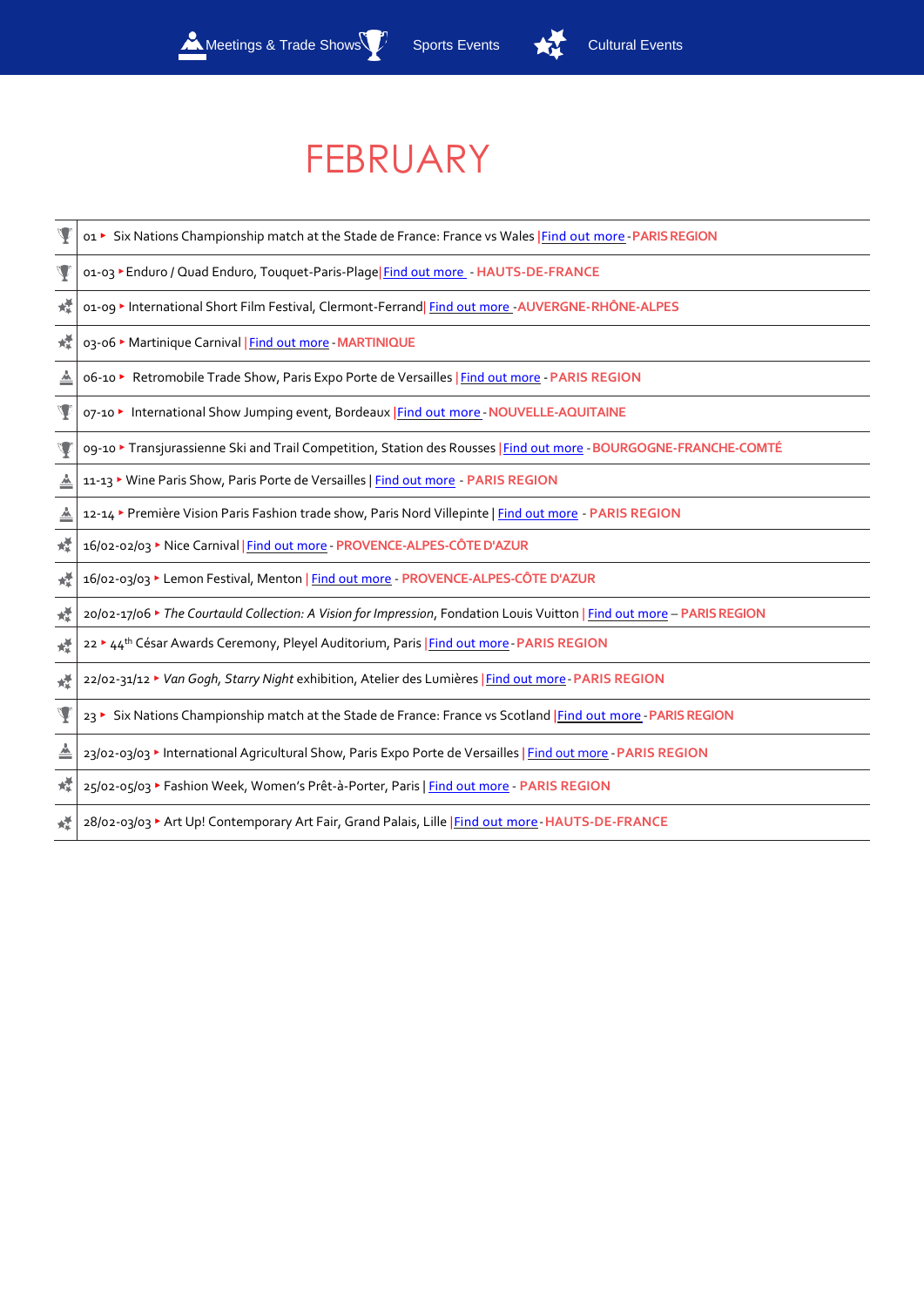

# MARCH

| 嬄 | > MPG 2019 - Marseille Provence Gastronomy festival 2019, March to December   Find out more - PROVENCE-ALPES-CÔTE D'AZUR                                  |
|---|-----------------------------------------------------------------------------------------------------------------------------------------------------------|
| ≜ | 01-04 > Première Classe Trade Show, Jardin des Tuileries, Paris   Find out more - PARIS REGION                                                            |
| 嬄 | o1/03-20/01 > Van Gogh, Starry Night exhibition, Carrières de Lumières, Les Baux-de-Provence   Find out more-PROVENCE-ALPES-<br><b>CÔTE D'AZUR</b>        |
| 嬁 | 03 > Dunkirk Carnival   Find out more - HAUTS-DE-FRANCE                                                                                                   |
| 嬄 | og-16 > Tomorrowland Winter electronic music festival, Alpes d'Huez   Find out more-AUVERGNE-RHÔNE-ALPES                                                  |
| 蝾 | 09-25 > 20 <sup>th</sup> Printemps des poètes Literary Festival   Find out more - FRANCE                                                                  |
| 蝾 | o9/03-02/06 > The Algeria of Gustave Guillaumet (1840-1887), Musée La Piscine, Roubaix   Find out more - HAUTS-DE-FRANCE                                  |
|   | 10 > Half-marathon, Paris   Find out more - PARIS REGION                                                                                                  |
|   | 10-17 ▶ Paris-Nice Cycling Race   Find out more - FRANCE                                                                                                  |
| ≜ | 12-14 > JEC WORLD - The Leading International Composites Show, ParisNord Villepinte  Find out more - PARIS REGION                                         |
|   | 12-15 > 30 <sup>th</sup> MIPIM Real Estate trade show, Palais des Festivals et des Congrès, Cannes   Find out more - PROVENCE-ALPES-CÔTE<br><b>D'AZUR</b> |
|   | 13/03-11/06 > Alberto Giacometti, a modern adventure exhibition, LaM, Lille Find out more-HAUTS-DE-FRANCE                                                 |
| ≜ | 14-17 > International Travel and Tourism Fair, Paris Expo Porte de Versailles   Find out more-PARIS REGION                                                |
| 蝾 | March to May > Europa Jazz Festival, Le Mans   Find out more - PAYS DE LA LOIRE                                                                           |
| 嬄 | 18-23 > International Film Festival, Aubagne Find out more - PROVENCE-ALPES-CÔTE D'AZUR                                                                   |
| ≜ | 19-20 > Rendez-vous en France Travel and Tourism trade show, Marseille   Find out more - PROVENCE-ALPES-CÔTE D'AZUR                                       |
| 嬄 | 20/03-01/07 ▶ Red: Art and Utopia in the Soviet Union 1917-1953 exhibition, Grand Palais   Find out more-PARIS REGION                                     |
|   | 21-24 Goût de France/Good France Event   Find out more - FRANCE AND WORLDWIDE                                                                             |
|   | 21/03-22/04 > 10th Biennale Internationale Design, Saint-Etienne   Find out more - AUVERGNE-RHÔNE-ALPES                                                   |
|   | 22-24 Equestrian Event: Saut Hermès Show Jumping Trials, Grand Palais   Find out more - PARIS REGION                                                      |
| 幪 | 23/03 - 15/09 ► Tutankhamun: the Treasure of the Pharaoh exhibition, Grande Halle de La Villette   Find out more - PARIS REGION                           |
| 檬 | 27/03 - 22/07 ▶ Homer exhibition, Louvre-Lens   Find out more-HAUTS-DE-FRANCE                                                                             |
|   | 29/03-08/04 > Lyon International Fair, Eurexpo   Find out more - AUVERGNE-RHÔNE-ALPES                                                                     |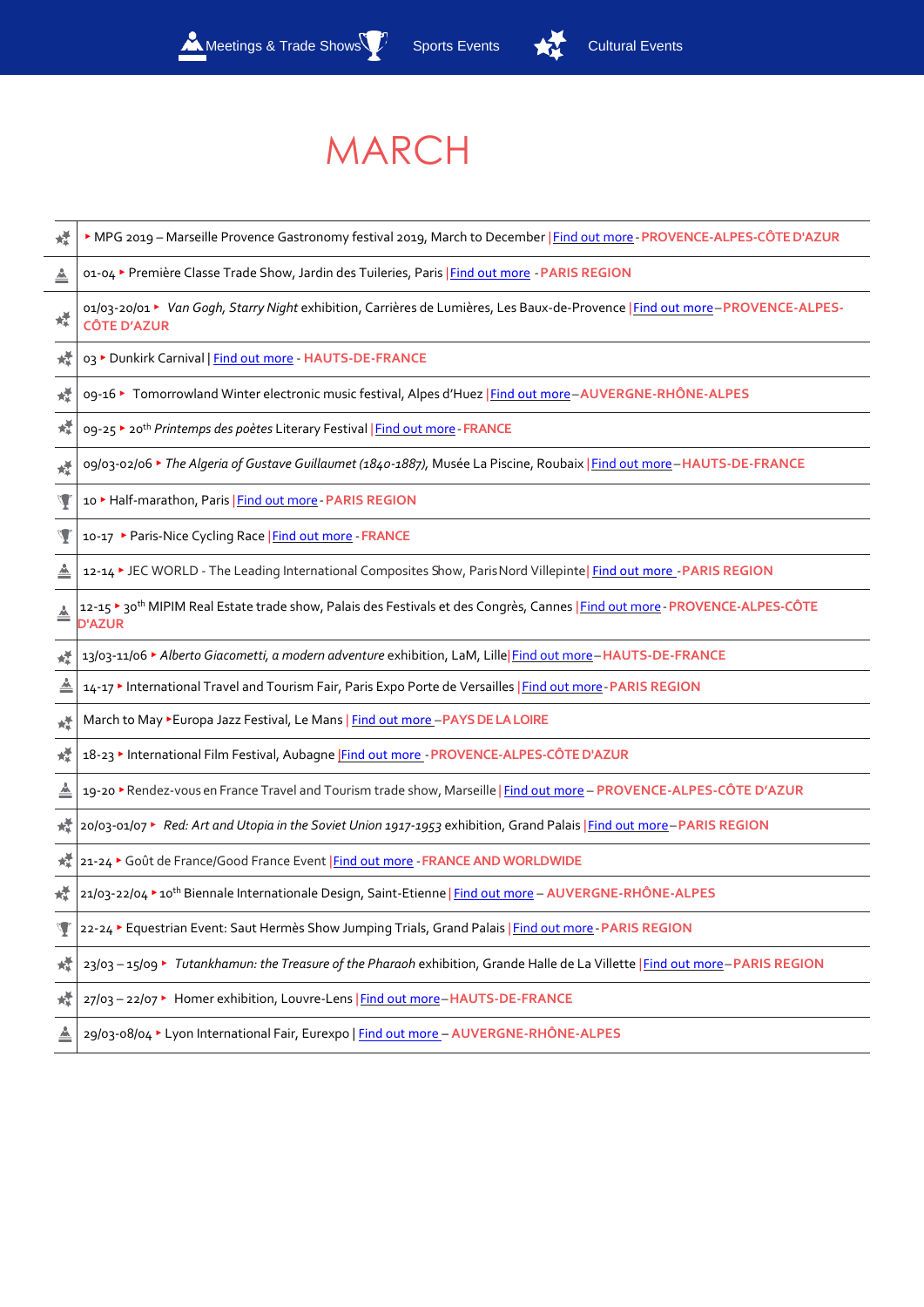

## APRIL

| 嬄 | 01-07 ► European Artistic Crafts Days   Find out more - FRANCE                                                                  |
|---|---------------------------------------------------------------------------------------------------------------------------------|
| 嬄 | 03-07 > International Thriller Film Festival, Beaune   Find out more - BOURGOGNE-FRANCHE-COMTÉ                                  |
| 媃 | 03/04-22/07 ★ The Moon, from a real voyage to imaginary journeys exhibition, Grand Palais, Paris   Find out more - PARIS REGION |
| 媃 | 03/04-28/07 Fellini/Picasso exhibition, Cinémathèque Française, Paris   Find out more - PARIS REGION                            |
| 媃 | 04-07 ★ Art Paris Art Fair, Grand Palais, Paris   Find out more - PARIS REGION                                                  |
| Y | o6-14 > International Kite Festival, Berck-sur-Mer   Find out more - HAUTS-DE-FRANCE                                            |
| ≜ | 08-11 MIPTV Digital Media Market, Palais des festivals et des Congrès, Cannes   Find out more - PROVENCE-ALPES-CÔTED'AZUR       |
| 媃 | o9/04-11/08 ► Electronic music, from Kraftwerk to Daft Punk exhibition, Philharmonie de Paris   Find out more - PARIS REGION    |
|   | 14 ► Cycling: Paris-Roubaix Race   Find out more-FRANCE                                                                         |
| Ψ | 14 Paris Marathon Find out more - PARIS REGION                                                                                  |
| 媃 | 16-21 ► 43 <sup>th</sup> Edition of Le Printemps de Bourges Music Festival   Find out more - CENTRE-VAL DE LOIRE                |
| 蝾 | 19-22 ▶ Easter Feria, Arles   Find out more - PROVENCE-ALPES-CÔTE D'AZUR                                                        |
| Y | 20-28 ▶ 20 <sup>th</sup> Edition of the Guadarun Marathon   Find out more - GUADELOUPE                                          |
| ≜ | 27/04-08/05 ► Foire de Paris trade show, Paris Expo Porte de Versailles   Find out more - PARIS REGION                          |
| 晕 | 27/04-12/10 • Chartres en lumières Light Festival, Chartres Cathedral   Find out more - CENTRE-VAL DE LOIRE                     |
| 糛 | 27/04-01/12 ▶ Lille3000, Eldorado festival, Lille   Find out more - HAUTS-DE-FRANCE                                             |
|   | 29/04-04/05 > Tour Auto Optic 2000 car rally, leaving from the Grand Palais, Paris   Find out more-FRANCE                       |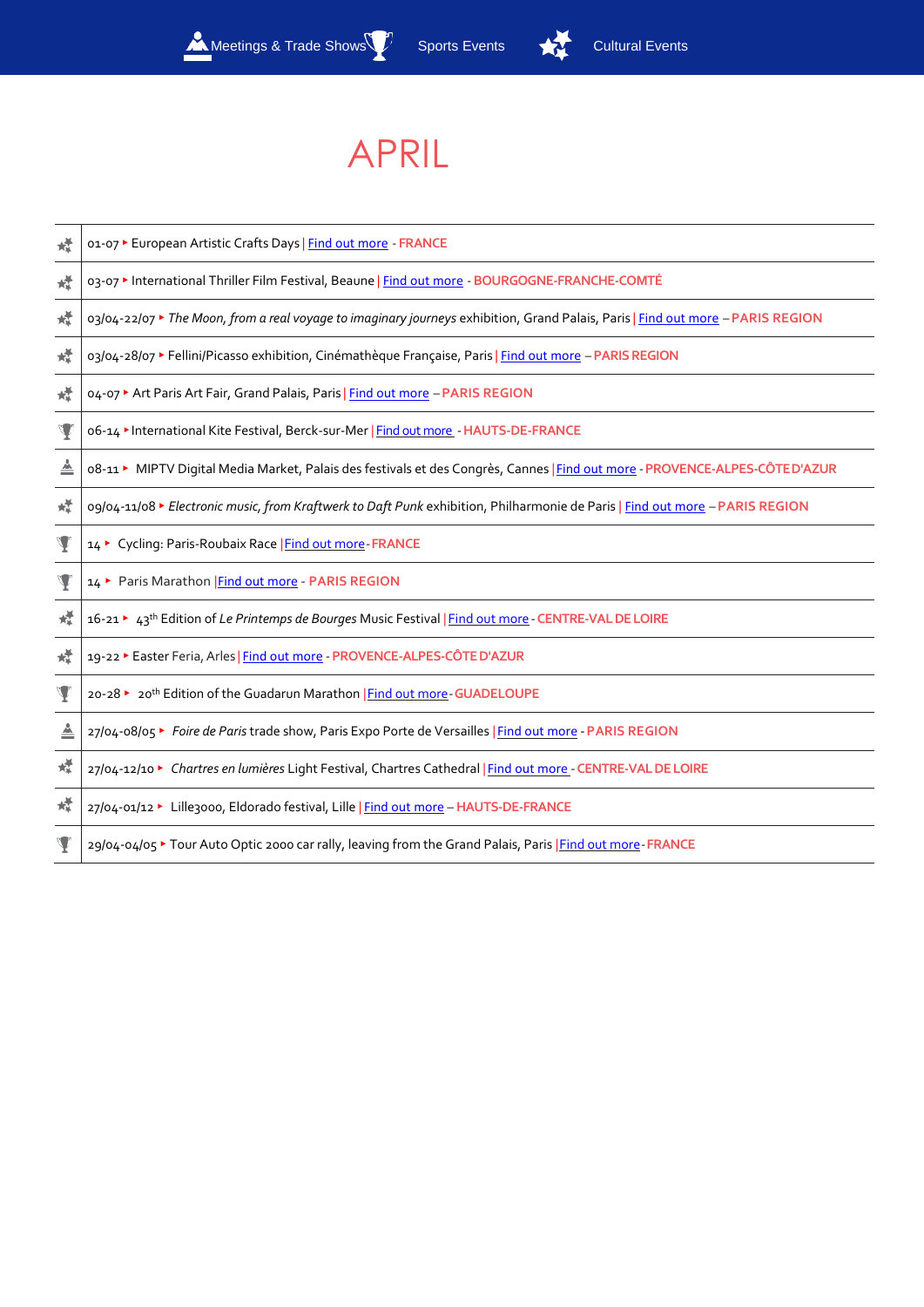

### MAY

| 嬄              | o1/o5-30/o9 ▶ Masterpieces from the Guggenheim, from Manet to Picasso - the Thannhauser collection at the Hôtel de Caumont -<br>Centre d'Art, Aix-en-Provence   Find out more - PROVENCE-ALPES-CÔTE D'AZUR |
|----------------|------------------------------------------------------------------------------------------------------------------------------------------------------------------------------------------------------------|
| 嬄              | o2/o5-o2/o9 > 1519: Death of Leonardo da Vinci: building a legend exhibition at the Château d'Amboise   Find out more - CENTRE -<br><b>VAL DE LOIRE</b>                                                    |
| 媃              | o8/o5-16/o9 ▶ Prehistory exhibition, Centre Pompidou   Find out more-PARIS REGION                                                                                                                          |
| 襸              | 09-12 Gastronomy: Taste of Paris show   Find out more - PARIS REGION                                                                                                                                       |
| 嬄              | 14-23 Marché du film for industry professionals, Cannes Film Festival, Palais des Festivals et des Congrès de Cannes   Find out more-<br>PROVENCE-ALPES-CÔTE D'AZUR                                        |
| 嬄              | 14-25 Cinema: International Film Festival, Cannes   Find out more - PROVENCE-ALPES-CÔTE D'AZUR                                                                                                             |
| ≜              | 16-18 > Viva Technology trade show, Paris Expo Porte de Versailles   Find out more - PARIS REGION                                                                                                          |
|                | 16-19 > International Show Jumping, La Baule   Find out more - PAYS DE LA LOIRE                                                                                                                            |
| Y              | 16-26 ► Sailing: Normandy Channel Race starting and finishing in Caen   Find out more - NORMANDY                                                                                                           |
| 蝾              | 18 ► European Night of Museums   Find out more - FRANCE                                                                                                                                                    |
| 襸              | 23-26 Revelations: International Fine Craft & Creation Biennial, Grand Palais, Paris   Find out more - PARIS REGION                                                                                        |
| $\mathbf \Psi$ | 23-26 ▶ Formula One Grand Prix, Monaco   Find out more - MONACO                                                                                                                                            |
| 襟              | 24/05-01/06 ► Jazz sous les Pommiers Music Festival   Find out more - NORMANDY                                                                                                                             |
| Ţ              | 25-26 Marathon, Bay of Mont Saint-Michel   Find out more - NORMANDY                                                                                                                                        |
| 耀              | 25/05-16/06 ▶ D-Day Festival   Find out more - NORMANDY                                                                                                                                                    |
| Ţ              | 26/05-09/06 Tennis: Roland Garros International French Open, Paris   Find out more - PARIS REGION                                                                                                          |
| 嬄              | 26/05-01/09 Chambord 1519-2019: Utopia at Work exhibition, Château de Chambord   Find out more - CENTRE - VAL DE LOIRE                                                                                     |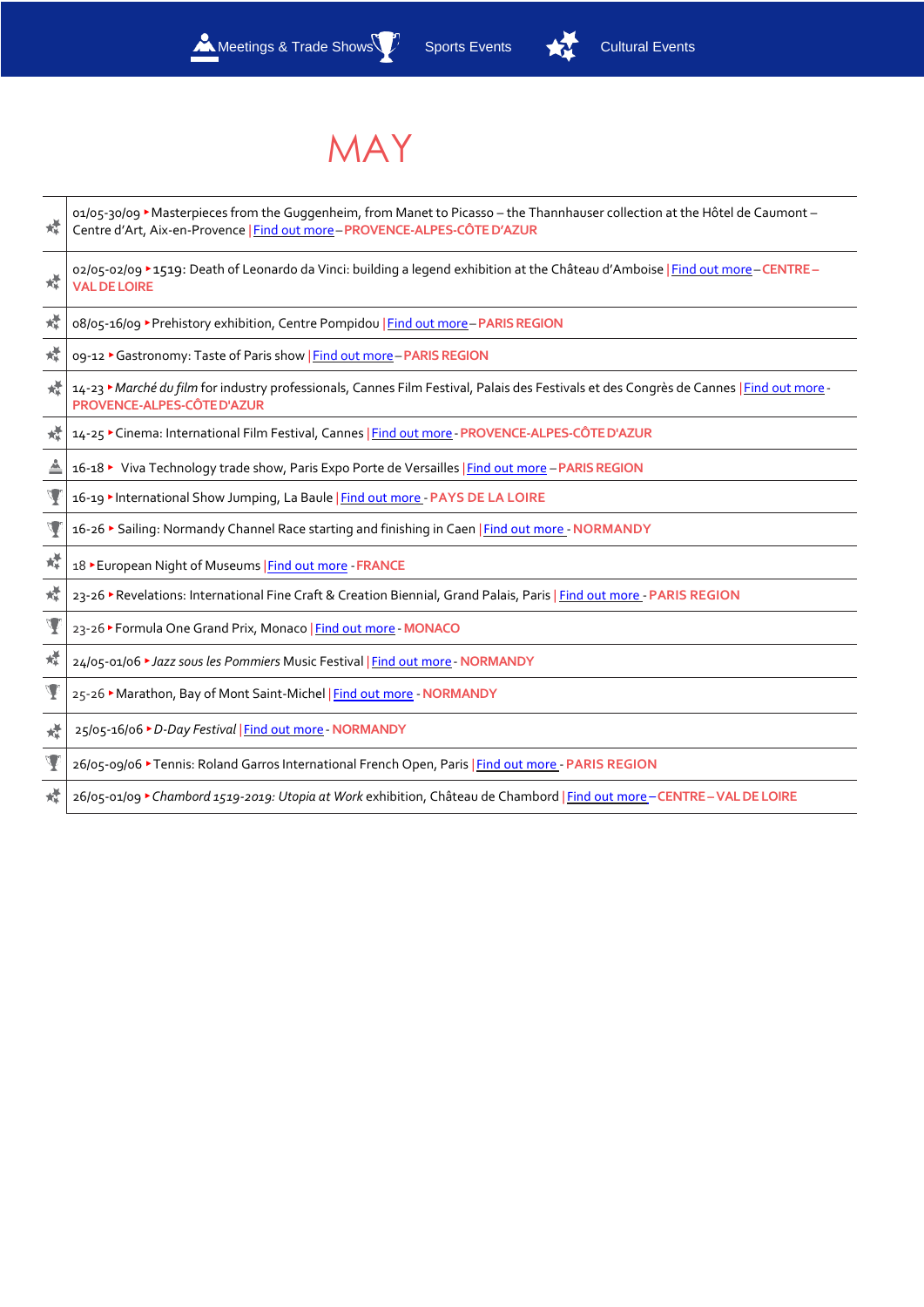



### JUNE

|   | 01-02 ► HSBC Paris Sevens, international rugby competition, Stade Jean Bouin, Paris   Find out more - PARIS REGION                                                                       |
|---|------------------------------------------------------------------------------------------------------------------------------------------------------------------------------------------|
| ≜ | 01-10 > International Trade Show, Bordeaux   Find out more - NOUVELLE-AQUITAINE                                                                                                          |
| 蝾 | 01/06-30/09 ▶La Gacilly Photo Festival   Find out more-BRITTANY                                                                                                                          |
| ≜ | 05-07 <sup>★</sup> 4 <sup>th</sup> Edition of SEANERGY, International Convention on Marine Renewable Energy, Dunkirk   Find out more - HAUTS-DE-<br><b>FRANCE</b>                        |
| 嬄 | >75th anniversary of D-Day and the Battle of Normandy   Find out more - NORMANDY                                                                                                         |
| 媃 | o6-10 ▶ Pentecost Festival, Nîmes   Find out more - OCCITANIE                                                                                                                            |
| 檬 | o6-16 ▶ Rouen Armada   Find out more - NORMANDY                                                                                                                                          |
| 幘 | o6/o6-o2/o9 ▶ Tapestry of the Last Supper by Leonardo da Vinci for Francis I, a masterpiece in silk and silver, Château du Clos Lucé,<br>Amboise   Find out more - CENTRE - VAL DE LOIRE |
| 幘 | 07-09 ▶ SAKIFO Musik Festival, Saint-Pierre de la Réunion   Find out more -RÉUNION ISLAND                                                                                                |
| Ч | 07/06-07/07 ▶ Women's Football World Cup   Find out more - FRANCE                                                                                                                        |
| 媃 | 07-10 > 20th Edition of the Terre de Blues Music Festival, Marie Galante   Find out more - GUADELOUPE                                                                                    |
| Y | 07-15 Sailing: Giraglia Rolex Cup, Saint-Tropez   Find out more - PROVENCE-ALPES-CÔTED'AZUR                                                                                              |
| 嬄 | 08/06-14/09 ► Cinèscénie, Puy du Fou, Les Epesses   Find out more - PAYS DE LA LOIRE                                                                                                     |
|   | og-16 Cycling: Critérium du Dauphiné Road Race   Find out more - AUVERGNE-RHÔNE-ALPES                                                                                                    |
| 幛 | 10-15 > International Animation Film Festival and Market, Annecy   Find out more - AUVERGNE-RHÔNE-ALPES                                                                                  |
| 襸 | 12-16 ▶ Film Festival, Cabourg   Find out more - NORMANDY                                                                                                                                |
| Ч | 15-16 Car Rally: 24 hours of Le Mans   Find out more - PAYS DE LA LOIRE                                                                                                                  |
| 耀 | 15/06-15/09 Chroma Light Show, Amiens Cathedral Find out more - HAUTS-DE-FRANCE                                                                                                          |
| 嬄 | 17-21 Cannes Lions International Festival of Creativity, Cannes   Find out more - PROVENCE-ALPES-CÔTE D'AZUR                                                                             |
|   | Dates to come ▶ Horse Race: Prix de Diane Longines, Chantilly Find out more - HAUTS-DE-FRANCE                                                                                            |
| 辉 | 18/06-22/09 > Berthe Morisot, Woman Impressionist exhibition, Musée d'Orsay   Find out more - PARIS REGION                                                                               |
| 媃 | 19/06-06/08 > Opera: 150 <sup>th</sup> Chorégies d'Orange Festival   Find out more - PROVENCE-ALPES-CÔTE D'AZUR                                                                          |
| 襸 | 20-23 ▶ The Bordeaux River Festival, Bordeaux   Find out more - NOUVELLE-AQUITAINE                                                                                                       |
| 耀 | 21 Fête de la Musique celebrations   Find out more - FRANCE                                                                                                                              |
| Y | 21-23 France Formula One Grand Prix, Le Castellet   Find out more - PROVENCE-ALPES-CÔTE D'AZUR                                                                                           |
| 嶫 | 21-23 Hellfest, Heavy Metal Music Festival, Clisson   Find out more - PAYS DE LA LOIRE                                                                                                   |
| 襸 | 21-23 Solidays Music Festival, Paris-Longchamp Hippodrome   Find out more - PARIS REGION                                                                                                 |
| 耀 | 26/06- 06/08 ▶ Shopping: Summer Sales   Find out more - FRANCE                                                                                                                           |
| Ч | 28/06-01/07 Golf: HNA French Open, Le Golf National, Saint-Quentin-en-Yvelines   Find out more - PARIS REGION                                                                            |
| 檬 | 29-30 > 500 Riders for the 500 <sup>th</sup> anniversary of Chambord, Chambord   Find out more - CENTRE-VAL DE LOIRE                                                                     |
| 檬 | 29/06-10/07 ▶ La Mer XXL exhibition, Nantes   Find out more - PAYS DE LA LOIRE                                                                                                           |
|   | 30/06-04/07 Fashion Week, Haute Couture, Paris   Find out more - PARIS REGION                                                                                                            |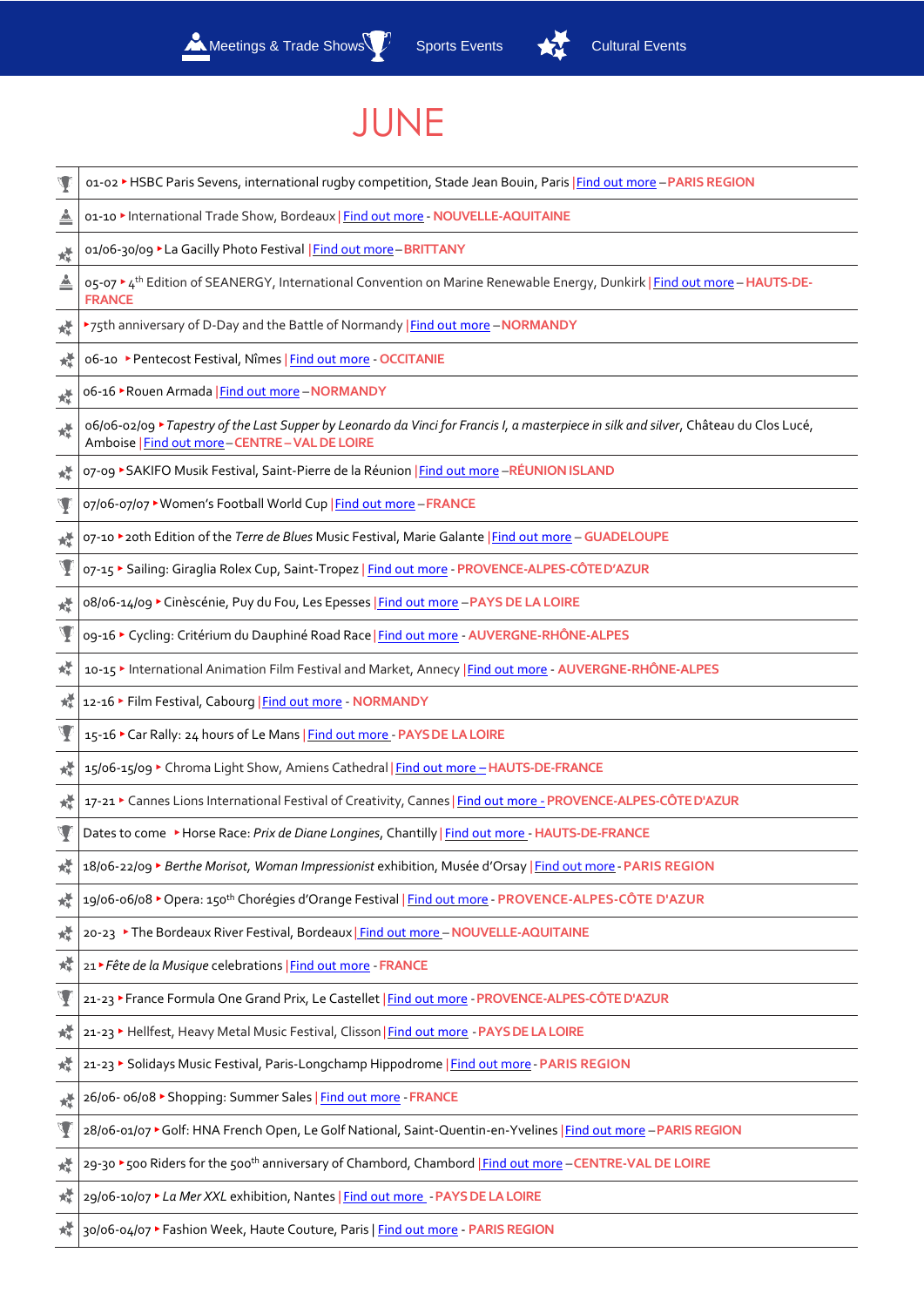

# JULY

| 嬄              | o1/o7-22/o9 ► 50th Les Rencontres d'Arles Photography Festival, Arles   Find out more - PROVENCE-ALPES-CÔTE D'AZUR                             |
|----------------|------------------------------------------------------------------------------------------------------------------------------------------------|
| Ψ              | 03-07 ► Longines Paris Eiffel Show Jumping event, Champ de Mars, Paris   Find out more - PARIS REGION                                          |
| 幪              | 03-22 ▶ Lyrical Art Festival, Aix-en-Provence   Find out more - PROVENCE-ALPES-CÔTE D'AZUR                                                     |
| 幛              | 04-07 > Rock Music Festival: Les Eurockéennes de Belfort   Find out more - BOURGOGNE-FRANCHE-COMTÉ                                             |
| 蝾              | 04-14 > 31 <sup>th</sup> Edition of the International Festival, Colmar   Find out more - GRAND EST                                             |
| 嬄              | 04-23 > Theater: Festival d'Avignon   Find out more-PROVENCE-ALPES-CÔTE D'AZUR                                                                 |
| 幪              | 05-10 Calvi on the Rocks Electronic Music Festival, Calvi Find out more - CORSICA                                                              |
| Y              | 05-21 <sup>▶</sup> Tour de France Sailing Race, starting in Dunkirk and finishing in Nice   Find out more - FRANCE                             |
| 螳              | o5-21 > 138 <sup>th</sup> Edition of the Heiva i Tahiti! (traditional song and dance festival)   Find out more-FRENCH POLYNESIA                |
| ≜              | o6-o8 > Mode City Lingerie trade show, Paris Expo Porte de Versailles   Find out more - PARIS REGION                                           |
| $\mathbf \Psi$ | o6-28 > Cycling: The Tour de France, starting in Brussels   Find out more - FRANCE                                                             |
| 幪              | o6/07-01/09 ▶ Voyage à Nantes cultural event   Find out more-PAYS DE LA LOIRE                                                                  |
| 檬              | Weekends in July > International Festival of Baroque Opera, Beaune   Find out more - BOURGOGNE-FRANCHE-COMTÉ                                   |
| 嬄              | 7-11 Mondial la Marseillaise à Pétanque - International Pétanque competition, Marseille   Find out more - PROVENCE-ALPES-CÔTE<br><b>D'AZUR</b> |
| 嬄              | 10-14 Francofolies Music Festival, La Rochelle   Find out more - NOUVELLE-AQUITAINE                                                            |
| 幛              | 12 -21 > Jazz à Juan Festival, Antibes Juan-les-Pins   Find out more - PROVENCE-ALPES-CÔTE D'AZUR                                              |
| 襸              | 14 > National Holiday celebrations   Find out more - FRANCE                                                                                    |
| 檬              | 16-20 Mice Jazz Festival, Nice   Find out more - PROVENCE-ALPES-CÔTE D'AZUR                                                                    |
| 蝾              | 18-21 Les Vieilles Charrues Music Festival, Carhaix Find out more - BRITTANY                                                                   |
| 檬              | 24-28 > Traditional Festival, Bayonne   Find out more - NOUVELLE-AQUITAINE                                                                     |
| Y              | 25-28 Golf: The Evian Championship   Find out more - AUVERGNE-RHÔNE-ALPES                                                                      |
| 檬              | 27/07-15/08 ▶ Jazz in Marciac Festival   Find out more - OCCITANIE                                                                             |
| 嬄              | 27/07-02/08 ► European Film Festival, Lama Find out more - CORSICA                                                                             |
| 襸              | July - early September > Paris Plage, Waterfront Activities and Entertainment   Find out more - PARIS REGION                                   |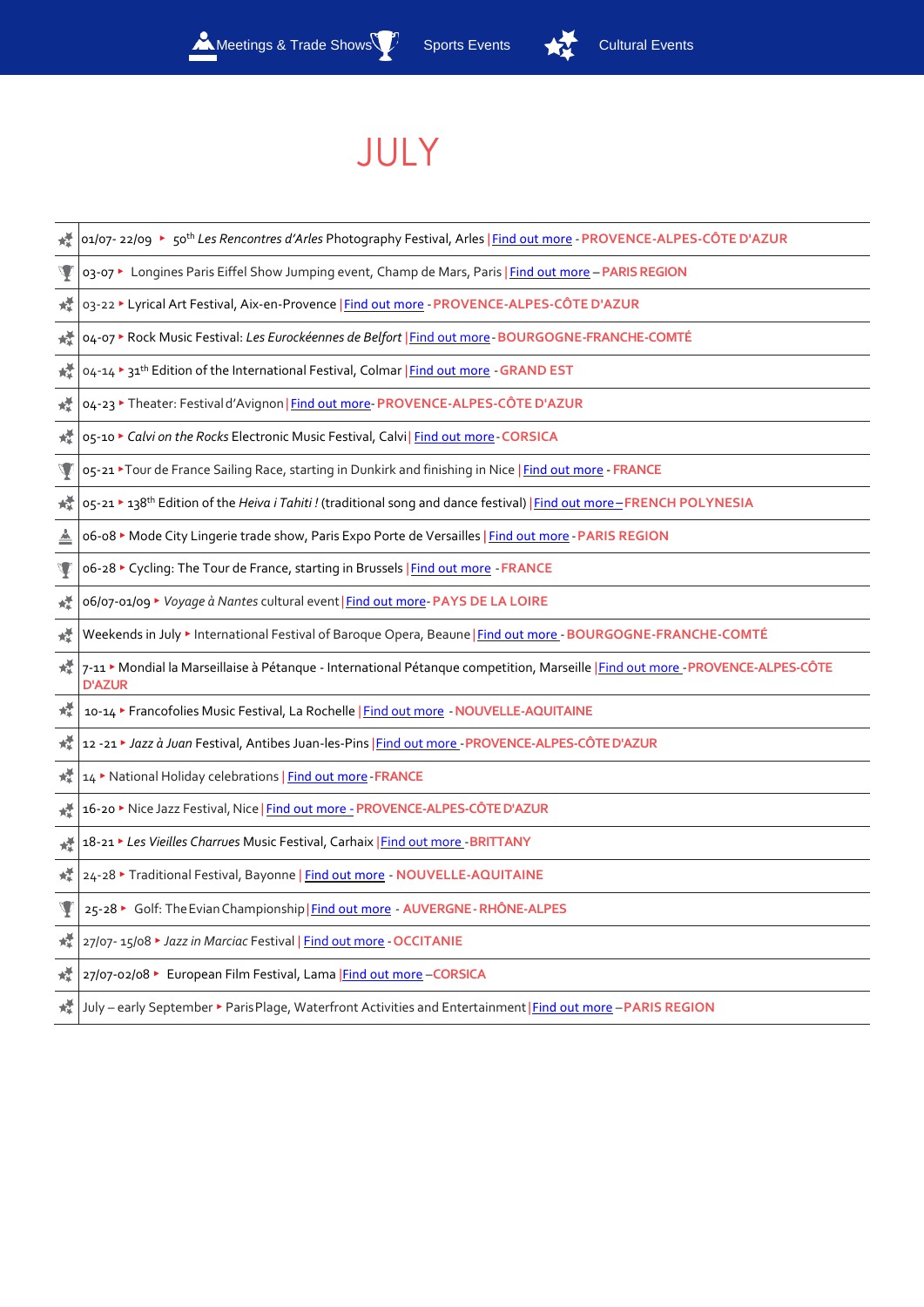

# AUGUST

| 嫬 | 02-11 > Inter-Celtic Festival, Lorient   Find out more - BRITTANY                                                        |
|---|--------------------------------------------------------------------------------------------------------------------------|
| 嬄 | 17-19 ► Horse Sales: Yearlings Auction, Deauville Find out more - NORMANDY                                               |
| 嬄 | 23-25 Rock en Seine Music Festival, Domaine National de Saint-Cloud   Find out more - PARIS REGION                       |
|   | 24-25 Mont Blanc International Triathlon, Chamonix   Find out more - AUVERGNE-RHÔNE-ALPES                                |
| 스 | 24-26 ★ G7 Summit, Biarritz   Find out more - NOUVELLE-AQUITAINE                                                         |
|   | 26/08-01/09 ▶ Ultra Trail Race, Mont Blanc   Find out more - AUVERGNE-RHÔNE-ALPES                                        |
| 憷 | 30/08-01/09 > Art-O-Rama International Contemporary Art Fair, Marseille   Find out more - PROVENCE-ALPES-CÔTE D'AZUR     |
| 蝾 | 31/08-01/09 ► Grande Braderie de Lille flea market and fair   Find out more - HAUTS-DE-FRANCE                            |
| ≜ | 31/08-04/09 ► ESC European Society of Cardiology Congress, Paris Expo Porte de Versailles   Find out more - PARIS REGION |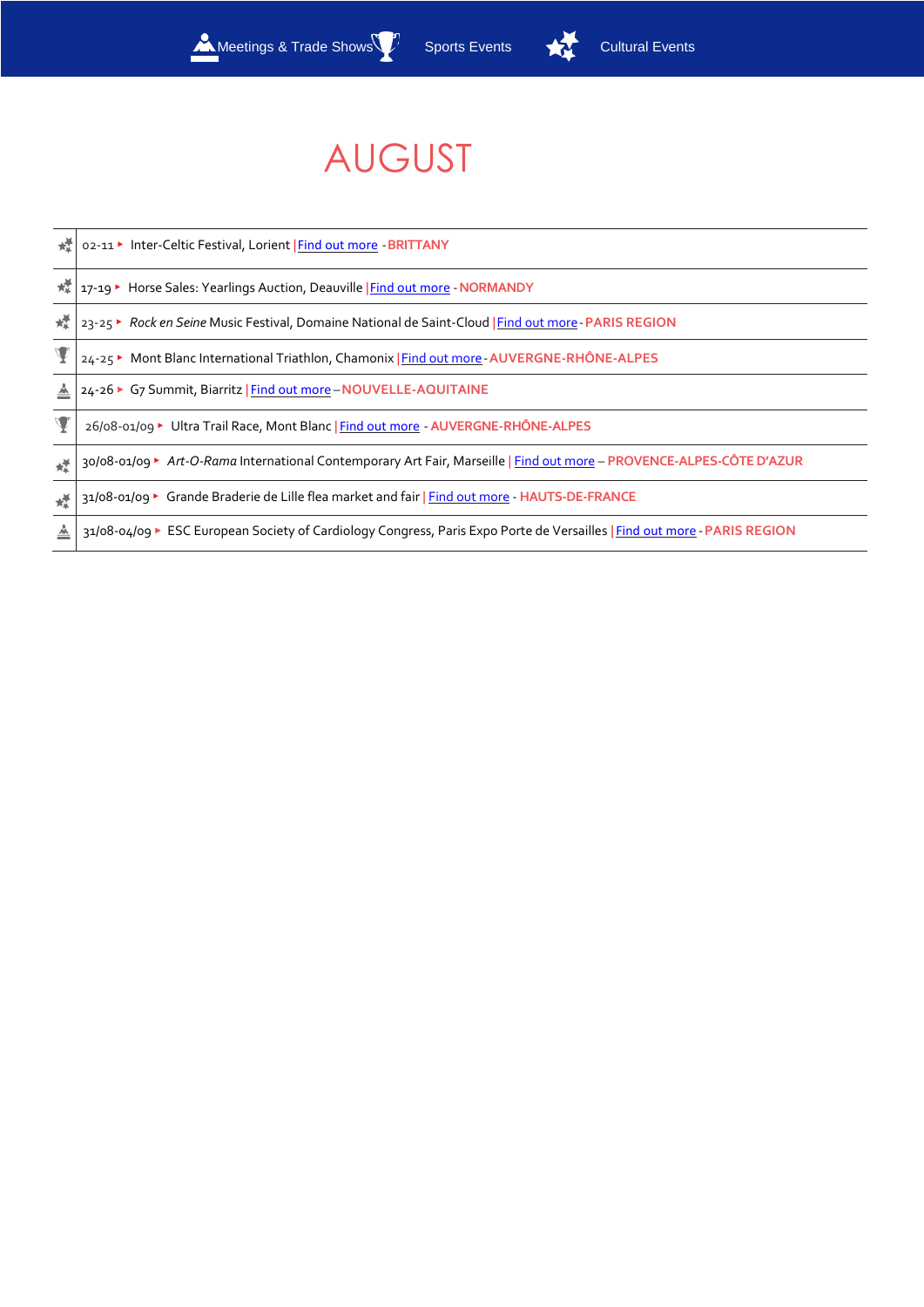



# SEPTEMBER

| ≜ | o6-og ► Who's Next trade show, Paris Expo Porte de Versailles   Find out more - PARIS REGION                                                       |
|---|----------------------------------------------------------------------------------------------------------------------------------------------------|
| ≜ | o6-10 Maison & Objet, interior design trade show, Paris Nord Villepinte   Find out more - PARIS REGION                                             |
| 媃 | 6-15 > American Film Festival, Deauville Find out more - NORMANDY                                                                                  |
| Y | o7 ▶ Medoc Marathon   Find out more - NOUVELLE-AQUITAINE                                                                                           |
| 螳 | o7-o8 ▶ Feria du Riz Bullfighting Festival, Arles   Find out more - PROVENCE-ALPES-CÔTE D'AZUR                                                     |
| Y | 07-09 > IronMan 70.3 World Championship, Nice   Find out more - PROVENCE-ALPES-CÔTE D'AZUR                                                         |
| ≜ | 10-13 Space 2019: agriculture and livestock industry trade show, Rennes   Find out more - BRITTANY                                                 |
| 幛 | 10-15 ▶ Cannes Yachting Festival, Cannes   Find out more - PROVENCE-ALPES-CÔTED'AZUR                                                               |
| 媃 | Dates to come ▶ Polyphonic Singing Festival, Calvi   Find out more - CORSICA                                                                       |
| 嬄 | 11/09-20/01 ▶ Francis Bacon exhibition, Centre Pompidou   Find out more - PARIS REGION                                                             |
| Y | 14-15 Fête du vent kite festival, Marseille   Find out more - PROVENCE-ALPES-CÔTE D'AZUR                                                           |
| 媃 | 16-21 > International Music Festival, Besançon   Find out more - BOURGOGNE-FRANCHE-COMTÉ                                                           |
|   | 16-22 Golf: Paris Legends Championships, La Boulie Racing Club France, Versailles Find out more - PARIS REGION                                     |
| ≜ | 17-19 > Première Vision, fashion industry professionals trade show, Paris Nord Villepinte   Find out more - PARIS REGION                           |
| 媃 | 18-22 ► Loire Festival, Orléans   Find out more - CENTRE-VAL DE LOIRE                                                                              |
| 檬 | 18/09-05/01 ► 15 <sup>th</sup> Contemporary Art Biennal, Lyon   Find out more - AUVERGNE-RHÔNE-ALPES                                               |
| Y | 20-22 MInternational Motor Cycling Race: Le Bol d'Or, the Paul Ricard circuit, Le Castellet   Find out more - PROVENCE-ALPES-CÔTE<br><b>D'AZUR</b> |
| ≜ | 20-30 Marseille International Fair   Find out more - PROVENCE-ALPES-CÔTE D'AZUR                                                                    |
| 媃 | 21 ▶ Festival of Light, Chartres   Find out more - CENTRE-VAL DE LOIRE                                                                             |
| 辉 | 21-22 European Heritage Days Find out more - FRANCE                                                                                                |
| 媃 | 23/09-01/10 ▶ Fashion Week, Prêt à Porter (Spring-Summer collection), Paris   Find out more - PARIS REGION                                         |
| 蝶 | 24/09-19/01 ▶ Degas at the Opera exhibition, Musée d'Orsay   Find out more - PARIS REGION                                                          |
| ≜ | 25-28 Monaco Yacht Show   Find out more - MONACO                                                                                                   |
| 蝾 | 25-29 > 30 <sup>th</sup> Edition of the Brittany Film Festival, Dinard   Find out more - BRITTANY                                                  |
| Y | 27-29 Final stage of the European Volleyball Championships, AccorHotels Arena   Find out more - PARIS REGION                                       |
| ≜ | 27-30 ► SILMO optics and eyewear trade show, Paris Nord Villepinte   Find out more - PARIS REGION                                                  |
| ≜ | 27-30 ▶ Première Classe trade show, Jardin des Tuileries, Paris   Find out more - PARIS REGION                                                     |
| Y | 28/09 -06/10 > Sailing: Les Voiles de Saint-Tropez competition   Find out more - PROVENCE-ALPES-CÔTE D'AZUR                                        |
| ≜ | 29/09-04/10 > TFWA WORLD Exhibition & Conference, Cannes   Find out more - PROVENCE-ALPES-CÔTE D'AZUR                                              |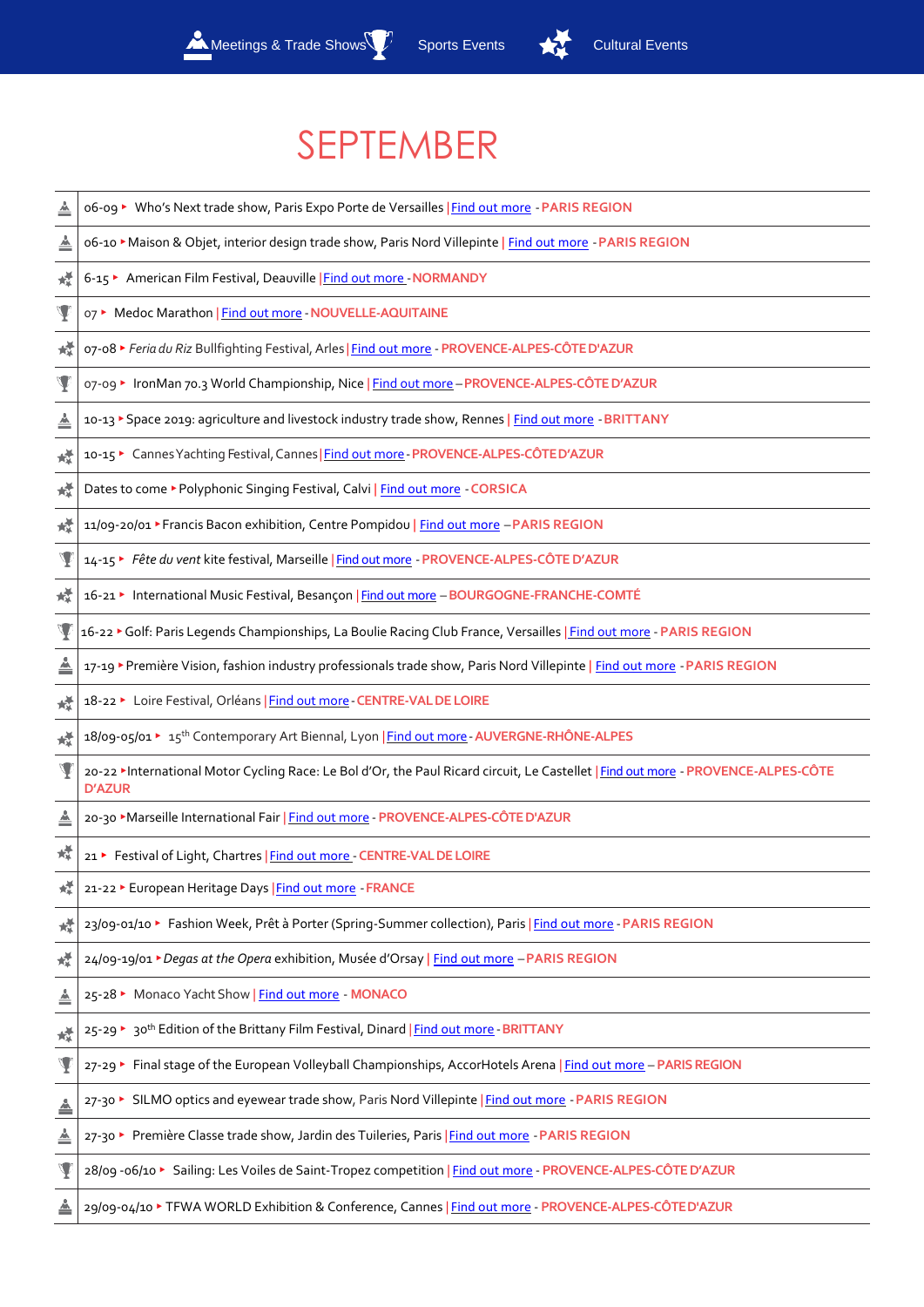

# **OCTOBER**

|   | 01-04 > IFTM Top Resa travel and tourism trade show, Paris Expo Porte de Versailles   Find out more - PARIS REGION |
|---|--------------------------------------------------------------------------------------------------------------------|
| 嬄 | Dates to come > White Night Event, Paris   Find out more - PARIS REGION                                            |
| Y | o6 ▶ Marathon: Run In Lyon   Findout more - AUVERGNE-RHÔNE-ALPES                                                   |
|   | o5-06 ► Horse Race: Qatar Prix de l'Arc de Triomphe, Paris Longchamp   Find out more - PARIS REGION                |
|   | og-13 Mountain Bike Race: Roc d'Azur, Fréjus   Find out more - PROVENCE-ALPES-CÔTE D'AZUR                          |
| Y | 14 L4 <sup>th</sup> Edition of the 20km de Paris race <b>Findoutmore</b> - <b>PARIS REGION</b>                     |
| 스 | 14-17 MIPCOM Audiovisual Trade Show, Cannes   Find out more - PROVENCE-ALPES-CÔTED'AZUR                            |
| 嬄 | 17-20 ► FIAC Contemporary Art Fair, Grand Palais, Paris Find out more - PARIS REGION                               |
| 嬄 | 18 > Vanilla Festival, Lifou Island, New Caledonia   Find out more - NEW CALEDONIA                                 |
| 嬄 | 21/10-04/02 ► Tolkien Exhibition, BNF François Mitterrand, Paris Find out more - PARIS REGION                      |
| 嬄 | 21/10-10/02 ► El Greco Exhibition, Grand Palais, Paris Find out more -PARIS REGION                                 |
| Y | 23-28 > Badminton: Yonex French Open, Stade Pierre de Coubertin, Paris   Find out more - PARIS REGION              |
| 嬄 | 24/10-24/02 > Leonardo da Vinci Exhibition, Musée du Louvre, Paris   Find out more - PARIS REGION                  |
| Y | 26/10-03/11 > Tennis: Rolex Paris Masters, AccorHotels Arena Find out more - PARIS REGION                          |
|   | 27 ► Half-marathon: Marseille - Cassis (20km)   Find out more - PROVENCE-ALPES-CÔTE D'AZUR                         |
|   | 19-27 > Transat Jacques Vabre, start from Le Havre   Find out more - NORMANDY                                      |
| ≜ | 30/10-03/11 Chocolate trade show, Porte de Versailles   Find out more - PARIS REGION                               |

# NOVEMBER

|   | 9-10 ▶Paris Supercross, U-Arena, La Défense-Nanterre   Find out more - PARIS REGION                                                            |
|---|------------------------------------------------------------------------------------------------------------------------------------------------|
| 城 | 15-23 > 39 <sup>th</sup> International Film Festival, Amiens   Find out more - HAUTS-DE-FRANCE                                                 |
| 憷 | 17 Vine Auction, Hospices de Beaune   Find out more - BOURGOGNE-FRANCHE-COMTÉ                                                                  |
| 锰 | Dates to come ▶ Christmas Market, Strasbourg   Find out more - GRAND-EST                                                                       |
| ≜ | 26-28 TRUSTECH (formerly CARTES) trade show, Palais des Festivals et des Congrès, Cannes   Find out more -PROVENCE-ALPES-<br><b>CÔTED'AZUR</b> |
| 嬄 | Dates to come ▶ Equestrian Event: Salon du Cheval Longines Masters Paris, Villepinte   Find out more - PARIS REGION                            |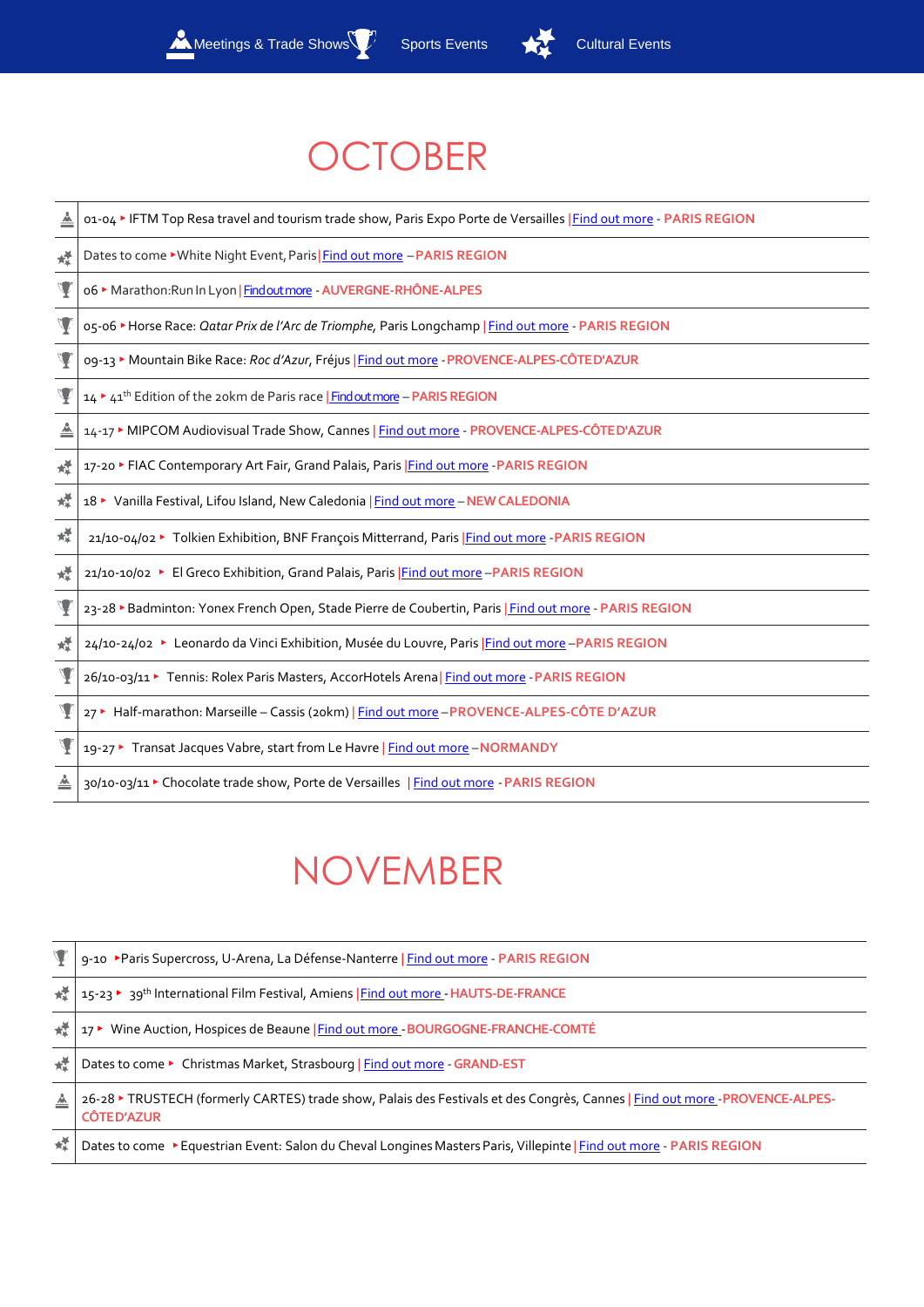# **DECEMBER**

|    | All month ► Christmas markets   Find out more - FRANCE                                                       |
|----|--------------------------------------------------------------------------------------------------------------|
| 太子 | o5-o8 ► Festival of Lights, Lyon   Find out more - AUVERGNE - RHÔNE-ALPES                                    |
|    | 05-09 ▶ Les Transmusicales festival, Rennes   Find out more - BRITTANY                                       |
| 锰  | From 06/12/19 ► Lille Métropole 2020, World Design Capital   Find out more-HAUTS-DE-FRANCE                   |
|    | 07-15 Sailing: Nautic International boat show, Paris Expo Porte de Versailles   Find out more - PARIS REGION |

### **MUSEUMS & VENUES: OPENINGS AND RENOVATIONS**

### **2019**

#### **Museums:**

- ▸ Opening of the Luma Foundation to promote contemporary art in Arles | Provence-Alpes-Côte d'Azur
- ▸ Opening of the Pinault Foundation at the former Paris Stock Exchange | Paris Region
- ▸ Opening of MOCO, a new contemporary art center in Montpellier | Occitanie
- ▸ Opening of the International City of Gastronomy in Lyon | Auvergne Rhône-Alpes
- ▸ Opening of the Musée de la Libération de Paris Musée du Général Leclerc Musée Jean Moulin, Paris | Paris Region
- ▶ Reopening of the Musée Carnavalet, Paris | Paris Region
- ▸ Reopening of the Maison Balzac, Paris | Paris Region
- ▶ Reopening of the Palais Galliera, Paris | Paris Region
- ▸ Opening of Citeco, Cité de l'Economie, Paris | Paris Region
- ▸ Opening of the Musée Emile Zola-Dreyfus, Paris | Paris Region
- ▸ Reopening of the Théâtre du Châtelet and the Théâtre de la Ville, Paris | Paris Region
- ▸ Reopening of the Musée des Beaux-Arts, Dijon | Bourgogne-Franche-Comté
- ▸ Reopening of the Muséum of Bordeaux | Nouvelle-Aquitaine
- ▸ Opening of the Musée Mer Marine, Bordeaux | Nouvelle-Aquitaine
- ▸ Reopening of the Musée du Vin de Champagne et d'Archéologie Régionale, Epernay | Grand Est
- ▶ Opening of Fluctuart, the world's first floating urban art centre, Paris | Paris Region
- ▸ Opening of a new modern art museum at the Abbaye de Fontevraud | Pays de la Loire

#### **New venues:**

- ▸ Expansion and modernisation of the Centre des Congrès in Angers | Pays de la Loire
- ▸ Opening of the Dock G6, a unique venue at the heart of the former docks area in Bordeaux | Nouvelle-Aquitaine
- ▸ Extension of the Grimaldi Forum | Monaco
- ▸ Opening of Galeries Lafayette, 52 avenue des Champs-Elysées, Paris | Paris Region
- ▸ Opening of the Roissy-en-France golf course | Paris Region
- ▸ Reopening of La Samaritaine by the LVMH group, Paris | Paris Region
- ▸ Completion of renovation work at Le Grand Large conference centre in St-Malo | Brittany

#### **Hotels:**

- ▸ Opening of the 5-star Hôtel Le Palais Gallien in Bordeaux | Nouvelle-Aquitaine
- ▸ Opening of Philippe Starck's 164-foot-tall hotel near the Pompidou Museum in Metz | Grand Est
- ▸ Opening of the InterContinental Lyon Hôtel Dieu | Auvergne-Rhône-Alpes
- ▶ Opening of the 5-star Hôtel Chais Monnet, a luxury resort in Cognac | Nouvelle-Aquitaine
- ▸ Opening of the Hôtel Mama Shelter Swam in Lille | Hauts-de-France
- ▸ Renovation and expansion of the Hôtel Barrière Le Fouquet's Paris | Paris Region
- ▶ Opening of the Hôtel Hilton Paris Eiffel Tower, designed by Philippe Starck | Paris Region
- ▸ Reopening of the Hôtel Grand Powers, Paris, following complete renovation | Paris Region
- ▸ Opening of a 400m² spa designed by Bruno Borrione at the 5-star Hôtel d'Aubusson, Paris | Paris Region
- ▸ Opening of a third property as part of The Crest Collection: La Clé Champs-Elysées Paris | Paris Region
- ▸ Opening of the 25hours Hôtel Terminus Nord de France opposite the Gare du Nord station, Paris | Paris Region
- ▸ Opening of Jo&Joe, a new hotel concept, in Gentilly by the Accor group | Paris Region
- ▶ Opening of a new Maison Albar hotel in the Garnier Opéra district, Paris | Paris Region
- ▸ Opening of a Maison Albar hotel, the Maison Albar Hôtel Nîmes Imperator, in Nîmes | Occitanie
- ▸ Transformation of the Château du Grand Lucé into a 5-star hotel | Pays de la Loire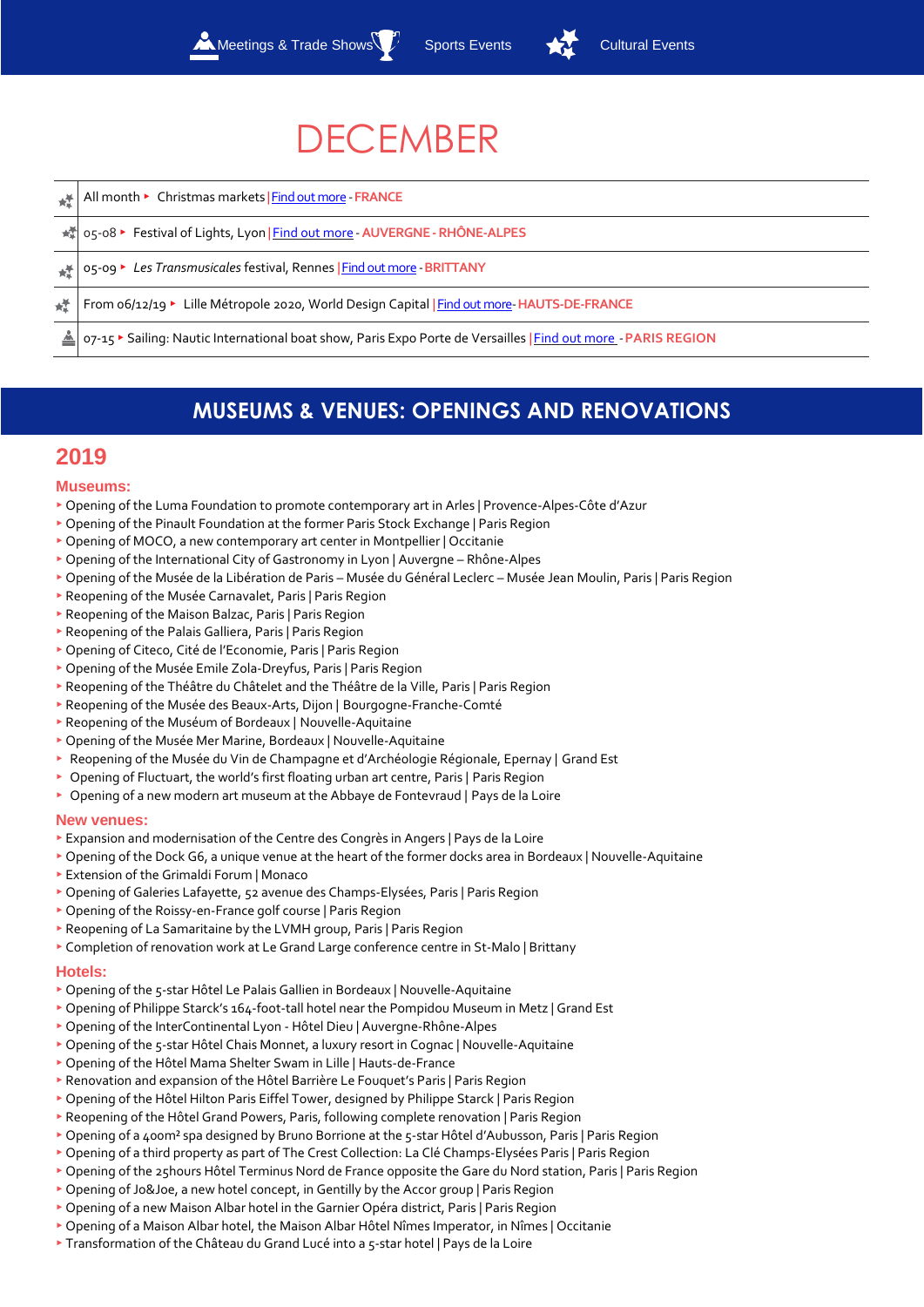- ▸ Opening of the 4-star Royal Hotel du Hainaut in Valenciennes | Hauts-de-France
- ▸ Opening of the Hôtel du Golf in Arras | Hauts-de-France
- ▸ Opening of a Hyatt Regency in Chantilly | Hauts-de-France

### **2020**

▸ Opening of the Hôtel de la Marine, Place de la Concorde, in Paris, featuring arts and crafts boutiques, a bookshop and gastronomic restaurant | Paris Region

- ▸ Opening of the City of Gastronomy in Valence | Auvergne-Rhône-Alpes
- ▸ Construction of Chanel's fashion and specialty workshops at Porte d'Aubervilliers, Paris | Paris Region
- ▸ Opening of the Cité des Métiers d'Art et du Design in Sèvres and Saint-Cloud | Paris Region
- ▸ Completion of renovation work at the Richelieu site of the Bibliothèque Nationale de France, Paris | Paris Region
- ▸ The Iconic project conceived by the New York architect Daniel Libeskind, Nice | Provence Alpes Côte d'Azur
- ▸ Start of work on Terminal 4 at Roissy CDG airport | Paris Region
- ▸ Launch of renovation projects at the Grand Palais, connecting it to the National Galleries | Paris Region

### **2021**

- ▸ Opening of the International Wine and Gastronomy City in Dijon | Bourgogne-Franche-Comté
- ▸ End of the expansion and modernization phase of the Roland-Garros Stadium | Paris Region
- ▸ Opening of the Musée Jacqueline and Pablo Picasso, Aix-en-Provence | Provence-Alpes-Côte d'Azur
- ▸ Opening of CO'MET Centre Orléans > Métropole| Centre-Val de Loire

### **2022**

▸ Completion of work on the Occitanie Tower, Toulouse | Occitanie

### **2023**

- ▸ Completion of the CDG Express: a 20-minute long, 20-mile ride from Gare de l'Est to CDG airport | Paris Region
- ▸ Completion of renovation projects at the Gare du Nord | Paris Region
- ▸Opening of the Cité de la Gastronomie in Rungis | Paris Region

### **MAJOR EVENTS SCHEDULED FOR 2020-2024**

### **2020**

- ▸ Lille Métropole 2020, World Design Capital | Hauts-de-France
- ▶ 800 years of Metz Cathedral | Grand Est
- ▶ Europain & Intersuc trade show, January 11-14 | Paris Region
- ▸ Biennial in Sète, April 7-13 | Occitanie
- ▸ Manifesta, the European Biennial of Contemporary Art, Marseille, June 7 November 1 | Provence-Alpes-Côte d'Azur
- ▸ Eurosatory, Defence & Security trade show, Paris Nord Villepinte, June 8-22 | Paris Region
- ▸ Bordeaux Wine Festival, June 18-21 | Nouvelle-Aquitaine
- ▸ European Athletics Championships, August 26-30 | Paris Region
- ▸ Normandy Impressionist Festival, September 3-6 | Normandie
- ▸ Paris Motor Show, October 1-11 | Paris Region
- ▸ SIAL, Food Innovation exhibition, Paris Nord Villepinte, October 18-22 | Paris Region
- ▸ Equiphotel trade show, Paris Porte de Versailles, November 15-19 | Paris Region
- ▸ Piscine Global trade show, Eurexpo, Lyon, November 17-20 | Auvergne-Rhône Alpes
- ▶ All4pack trade show, Paris, November 23-26 | Paris Region
- ▸ Pollutec trade show, Lyon, Eurexpo, December 1-4 | Auvergne-Rhône Alpes

### **2021**

▸ Intermat trade show, Paris-Nord Villepinte, April 23-28 | Paris Region

### **2023**

- ▸ Rugby World Cup (September 8 October 21)
- France will be hosting this competition in 9 stadiums:
- Stade de France, Saint-Denis
- Orange Vélodrome, Marseille
- Groupama Stadium, Lyon-Décines
- Stade Pierre-Mauroy, Villeneuve-d'Ascq
- Matmut Atlantique, Bordeaux
- Stade de La Beaujoire, Nantes
- Stadium, Toulouse
- Allianz Riviera, Nice
- Stade Geoffroy-Guichard, Saint-Etienne
- ▸ World Downhill Skiing Championships in Méribel and Courchevel

### **2024**

- ▸ Olympic Games, July 26 August 11 (France)
- ▸ Paralympic Games, August 28 September 8 (France)